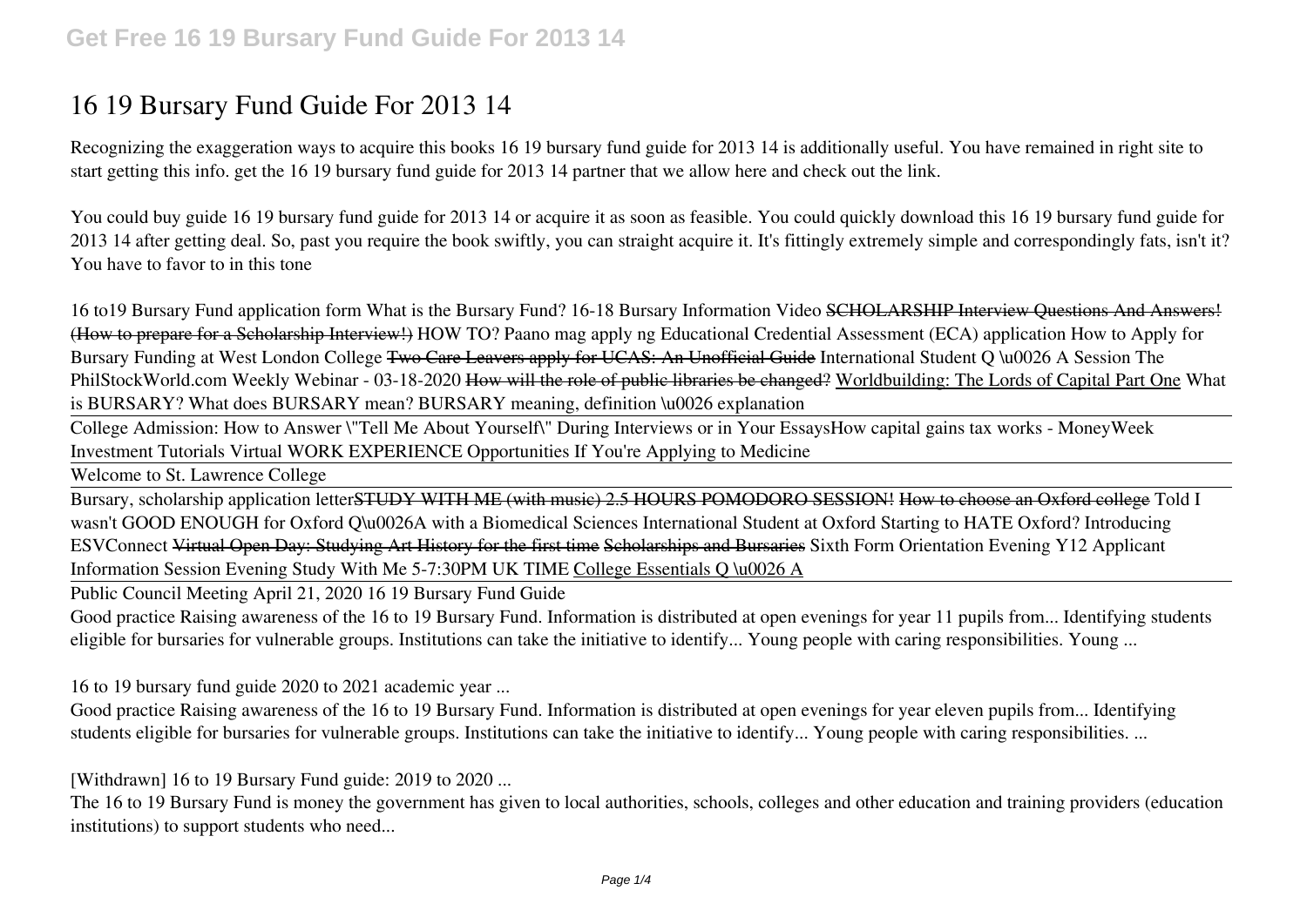# **Get Free 16 19 Bursary Fund Guide For 2013 14**

# Advice for young people: 16 to 19 Bursary Fund guide - GOV.UK

You could get a bursary to help with education-related costs if youllre aged 16 to 19 and: studying at a publicly funded school or college in England - not a university on a training course,...

## 16 to 19 Bursary Fund - GOV.UK

The 16-19 Bursary Fund is provided by the government to help support students who face barriers to participating and continuing in their studies. The financial support you receive is linked to attendance, behaviour and performance. The NCS accepts the principles agreed by the Association of Colleges which are set out below:

# STATEMENT & GUIDANCE ON THE 16 19 BURSARY FUND 2019/20

This guidance is for all institutions that administer the 16 to 19 Bursary Fund. This includes schools, academies, FE colleges, sixth-form colleges, training providers, independent specialist...

16 to 19 bursary fund guide - gov.uk

This audit guide is designed to sit alongside the 16 to 19 Bursary Fund guide for the 2017 to 2018 academic year which provides more information about bursary fund eligibility and processes.

16 to 19 Bursary Fund: local authority audit guide - GOV.UK

16 to 19 Bursary Fund: Summary This is a list of the most important things that institutions should and shouldn't do when administering the 16 to 19 Bursary Fund. This does not replace the 16 to 19...

16 to 19 Bursary Fund: Summary This is a list of the most ...

The 16 to 19 Bursary Fund guide is clear that any 14 to 16 year olds at these providers are not in scope for Bursary Fund support. However, as an exception to normal rules, further education...

Coronavirus (COVID-19) specific criteria for additional 16 ...

the 16 to 19 Bursary Fund guide for the 2020 to 2021 academic year. The guide sets out the funding rules for the bursary fund and forms part of institutions ESFA funding agreements. Institutions...

16 to 19 education: financial support for students - GOV.UK

Launceston College 16 <sup>0</sup> 19 Bursary Fund 2018-2019 Guidance Notes. Introduction. The 16 to 19 Bursary Fund is money the government has given to local authorities, schools, colleges and other education and training providers (education institutions) to give to students who need financial help to stay in education.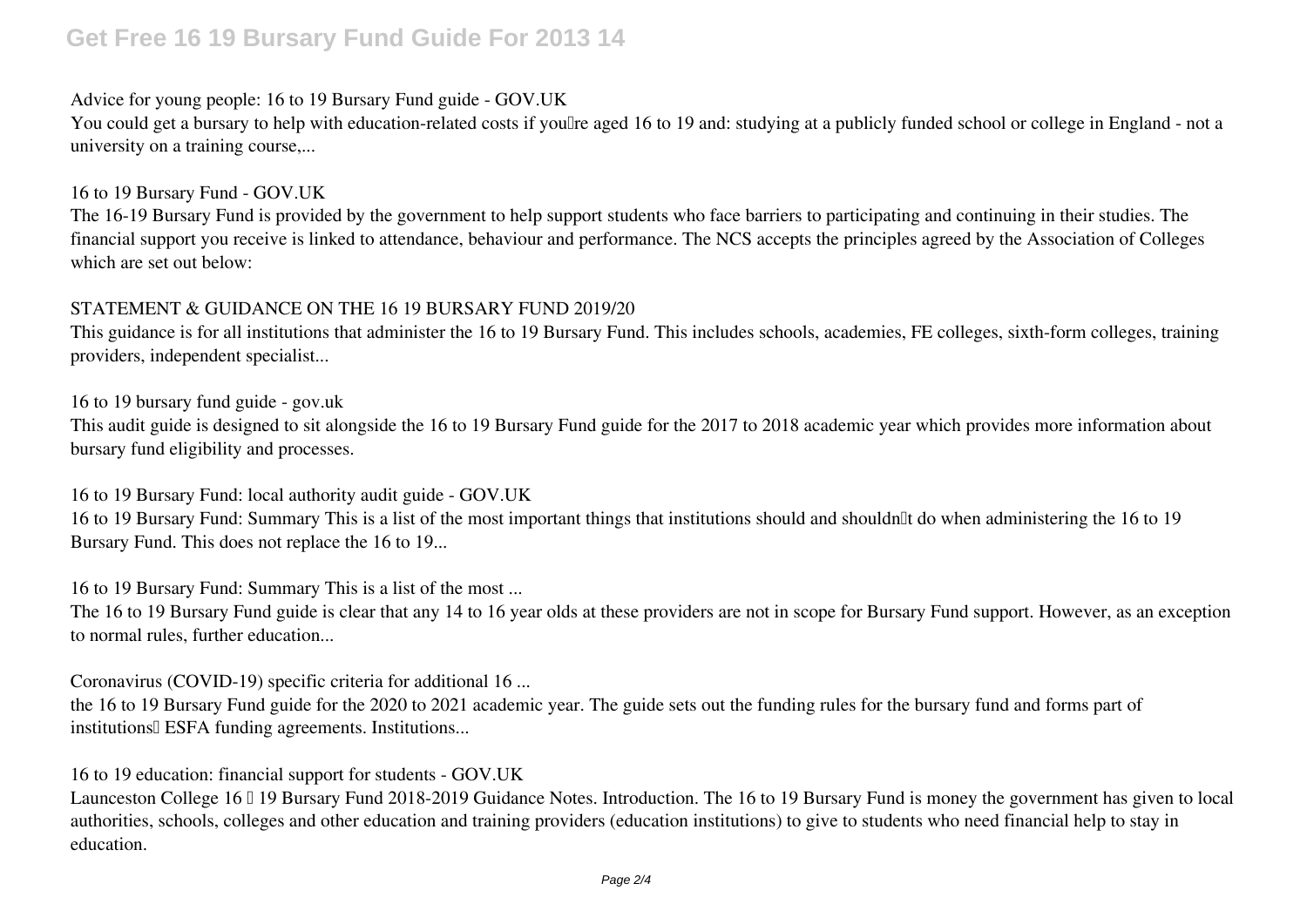# **Get Free 16 19 Bursary Fund Guide For 2013 14**

# 16-19 Bursary Fund  $\Box$  Guide for

If you are studying for a FE qualification, there are a range of financial support options available to you: The 16-19 Bursary Fund is available to students aged 16-18 (under 19 on 31st August) with a total household income of less that £26,000 per year, or are in receipt of, or supported by someone who is in receipt of, a qualifying benefit.

### Financial support

16-19 Bursary Fund Guide 2020-2021 The 16-19 Bursary Fund is a contribution to College related costs incurred by students. This bursary is provided to ensure that students who qualify are given a contribution towards some of the costs of study.

# 16-19 Bursary Fund Guide 2020-2021 - Xaverian College

This guide provides information to schools, colleges, Academies, training providers and local authorities (providers) on the operation of the 16-19 Bursary Fund. It is non-statutory and sets out the arrangements the Secretary of State intends to make under section 14 of the Education Act 2002.

# 16-19 Bursary Fund Guide for 2012/13

16-19 Bursary Fund The 16-18 Bursary fund is for students who need some financial support to support them while in education. The bursary fund can be used to contribute towards the cost of expenses such as a college bus pass or funds, essential equipment, compulsory trips, UCAS feells, DBS etc. Two types of bursary are available:

# College Bursary Fund | Southport College

The 16-19 Bursary Fund Guide for 2013/14 re-emphasises the importance of ensuring available funds are targeted at those students experiencing the greatest financial disadvantages, that the amounts...

## 16 to 19 Bursary Fund - gov.uk

The bursary scheme exists to provide financial support to remove barriers to participation in Post 16 Learning. The college has a cash-limited fund, allocated by the Department for Education, which will be used wherever possible to provide support to those most in need in order to enable students to continue and complete their course.

Policy Statement 16-19 Bursary Fund 2020/21 Academic Year The 16 to 19 Bursary Fund provides financial support to help students overcome specific barriers to participation so they can remain in education.

16 to 19 Bursary Fund guide: 2018 to 2019 academic year - GOV

16-19 Bursary Fund 16-19 Bursary Fund The College administers the Government funded Further Education Free School Meals (FSM) and 16-19 Bursary Fund. Please note receipt of free meals in secondary school is not an automatic continuation in Sixth Form.